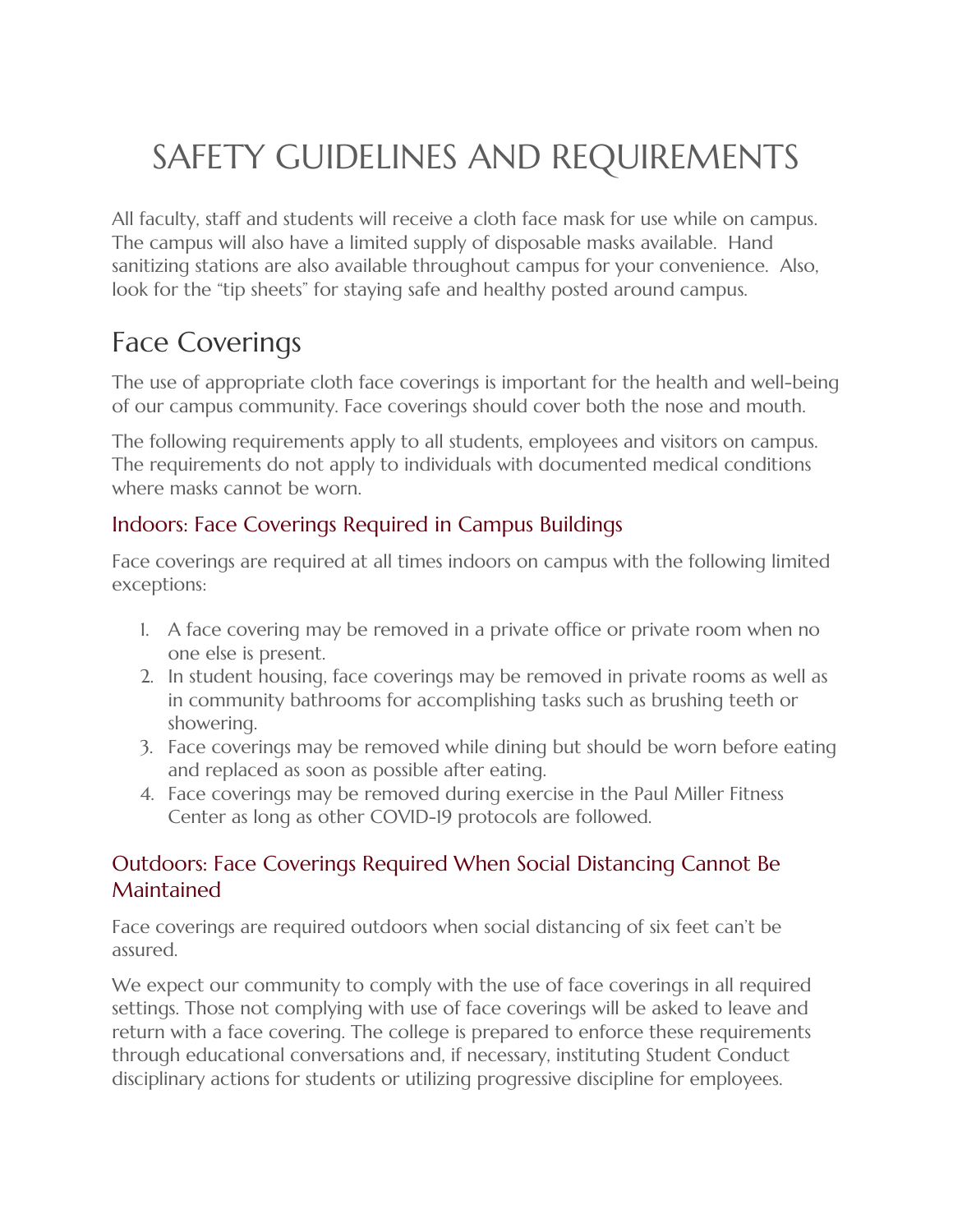These requirements were developed based on guidance provided by Gov. Asa Hutchinson's executive order requiring face coverings in all public buildings where social distancing isn't possible.

### Social Distancing

Social distancing – staying at least 6-feet apart - reduces the spread of COVID-19. What does 6-feet look like? It's like leaving enough room for two refrigerators between you and the person closest to you.

Classes are being reconfigured to allow for social distancing, with seats that are at least 6-feet apart. Flexible schedules to allow for smaller class sizes and larger venues are also being put into place. Classes will be streamed and recorded on video as well, so those who may be self-isolating will have access to their classrooms and stay on track.

#### Clean Campus

Routine cleaning of frequently touched surfaces followed by disinfection with an EPAregistered disinfectant is a best practice measure for prevention of viral respiratory illnesses and part of the Ozarka College regular routine.

Restrooms will be a focus area for high use/touch disinfection throughout each day.

Hand sanitizer stations are located in all major entrances. Additional stations may be installed in other public areas as needed.

Physical plant staff disinfect high traffic touchpoints daily – including door handles and push plates, student desktop surfaces, classroom teaching surfaces and other common areas on campus.

All traditional drinking fountains will be disabled until further notice.

### Classroom Flexibility and Modes of Instruction

A blended approach will be used for classes in the fall, with expanded schedules for in-person classes to allow for smaller class size and social distancing, as well as a shift of some classes to online format or a combination of the two. Class meetings will have no more than 12 students at a time in the classroom (with limited exceptions for larger classrooms and approval from the Division Chair and VP of Academics). Courses with enrollments larger than this will be split to have students meeting on alternating days. In addition, faculty will broadcast each class meeting through Google Meet via MyOzarka, as well as record each meeting. In following the collegewide mask policy, students must wear masks the entire time in the classroom. Faculty may remove their mask while lecturing, given they maintain a 12-foot distance from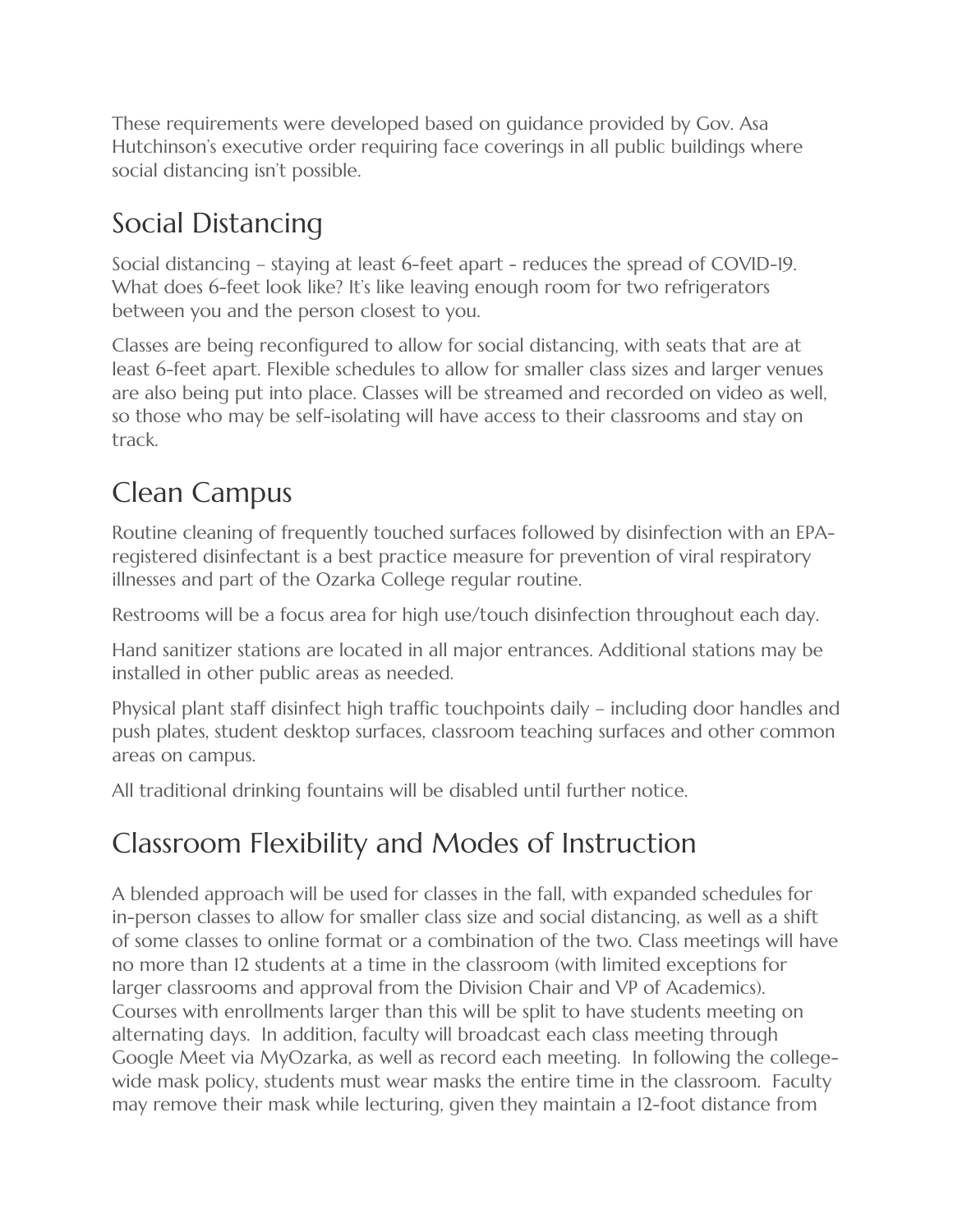students. Faculty will need to work with their Division Chair and the Vice President for Academic Affairs regarding any special circumstances that may require exceptions to this policy.

Students will be expected to come to class with a mask/face covering. Classrooms will have a limited supply of masks for the beginning of the semester, but once those run out, students will need to have a mask of their own or be asked to leave.

### Daily Health Checks

All faculty, staff and students are required to do daily health checks.

Students must be free of symptoms potentially related to COVID-19, or have had an evaluation and clearance by a medical professional or the ADH to be eligible to attend class/work.

Symptoms may include one or more of the following:

- Cough
- Shortness of breath or difficulty breathing
- Fever (100.4 degrees Fahrenheit or higher)
- Chills
- Repeated shaking with chills
- Runny nose with new sinus congestion
- Muscle aches
- Fatigue
- Sore throat
- Headache
- New gastrointestinal (GI) symptoms
- New loss of taste or smell

There are other possible symptoms, and to learn more about the current wide range of symptoms, which can be mild to very severe, visit this website for the  $U.S.$  Centers [for Disease Control](https://www.cdc.gov/coronavirus/2019-ncov/symptoms-testing/symptoms.html) at https://www.cdc.gov/coronavirus/2019-ncov/symptomstesting/symptoms.html.

If you think that you may be contagious, have been in contact with someone who was known to have coronavirus, or have traveled to an area with a known outbreak, call your health provider in advance. Please do not show up at a clinic, urgent care or other health facility without calling first. Your provider will need to take special measures to protect other people in the clinic.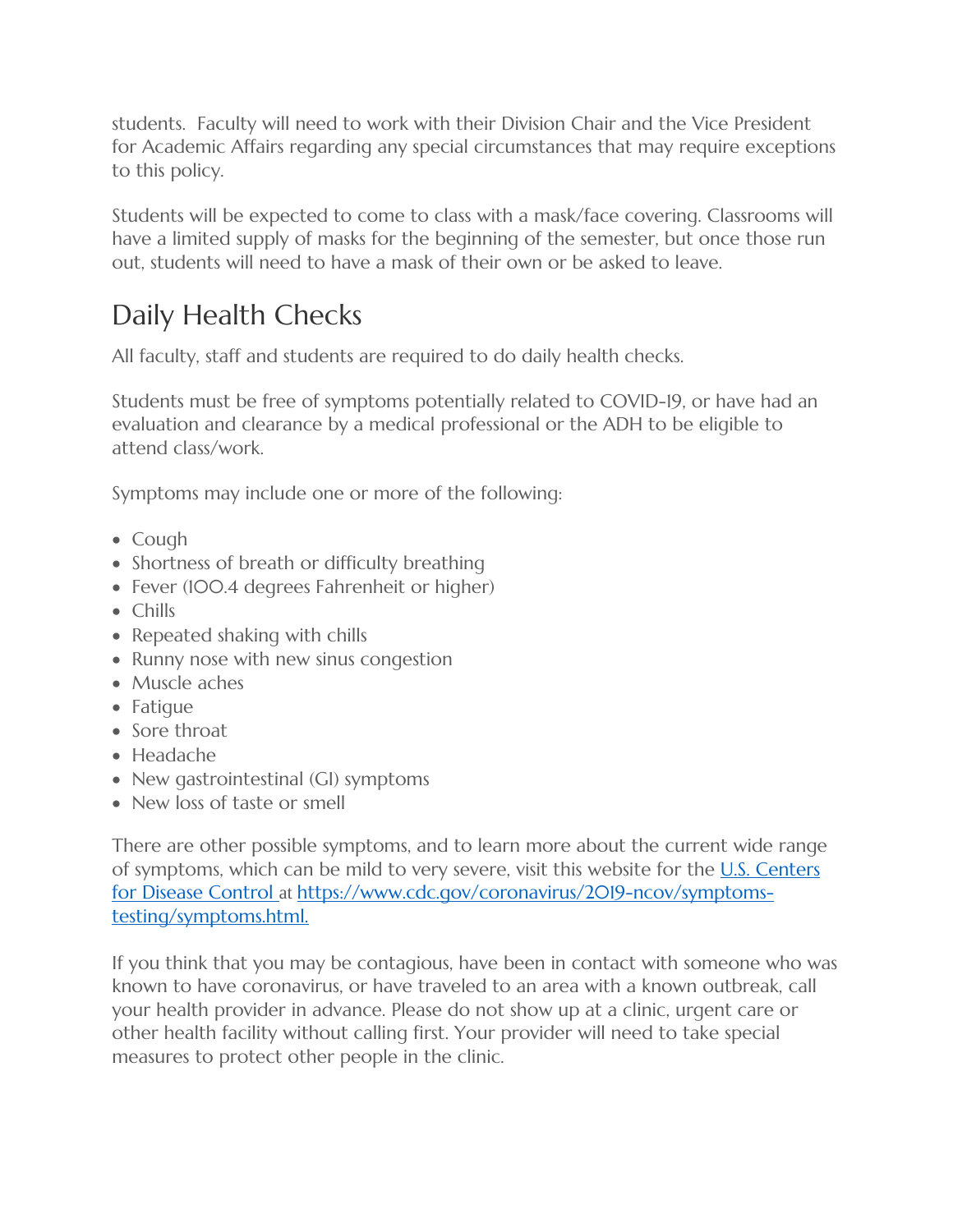### COVID-19 Testing

There are several options to get tested for COVID-19.

Testing is available at any local health department. Below is the contact information of the ADH local health departments in our service area.

| County               | <b>Address</b>     | City                 | Phone       |
|----------------------|--------------------|----------------------|-------------|
| Izard County         | 149 Haley St.      | Melbourne            | $87O-368-$  |
|                      |                    |                      | <b>7790</b> |
| <b>Sharp County</b>  | 724 Ash Flat Dr.   | Ash Flat             | 870-994-    |
|                      |                    |                      | 7364        |
| <b>Fulton County</b> | 510 South Main St. | Salem                | 870-895-    |
|                      |                    |                      | 3300        |
| <b>Stone County</b>  | 204 Whitfield Ave. | <b>Mountain View</b> | $87O-269-$  |
|                      |                    |                      | 3308        |

UAMS offers an online screening tool at the following website: [https://uamshealth.com/healthnow/covid-](https://uamshealth.com/healthnow/covid-19-screening) [19-screening .](https://uamshealth.com/healthnow/covid-19-screening)

You may also contact your primary care physician (PCP).

\*\* If you get tested, you MUST immediately notify:

Jason Lawrence Vice President of Student Services [Jason.lawrence@ozarka.edu](mailto:Jason.lawrence@ozarka.edu) 870-368-2027

Students and employees must report to Jason Lawrence, Vice President of Student Services, if they have tested positive for COVID19.

Anyone experiencing symptoms are instructed to isolate while awaiting results and make a list of close contacts beginning 48-hours before symptoms started. If COVID-19 test results are positive, they will be given additional instructions for isolation and a representative from the Arkansas Department of Health (ADH) and/or University of Arkansas for Medical Sciences (UAMS) will contact them.

Anyone tested after being identified as a close contact with a positive test result are required to quarantine for 14-days from the last contact date, regardless of test result. If positive, they will be required to follow ADH protocol.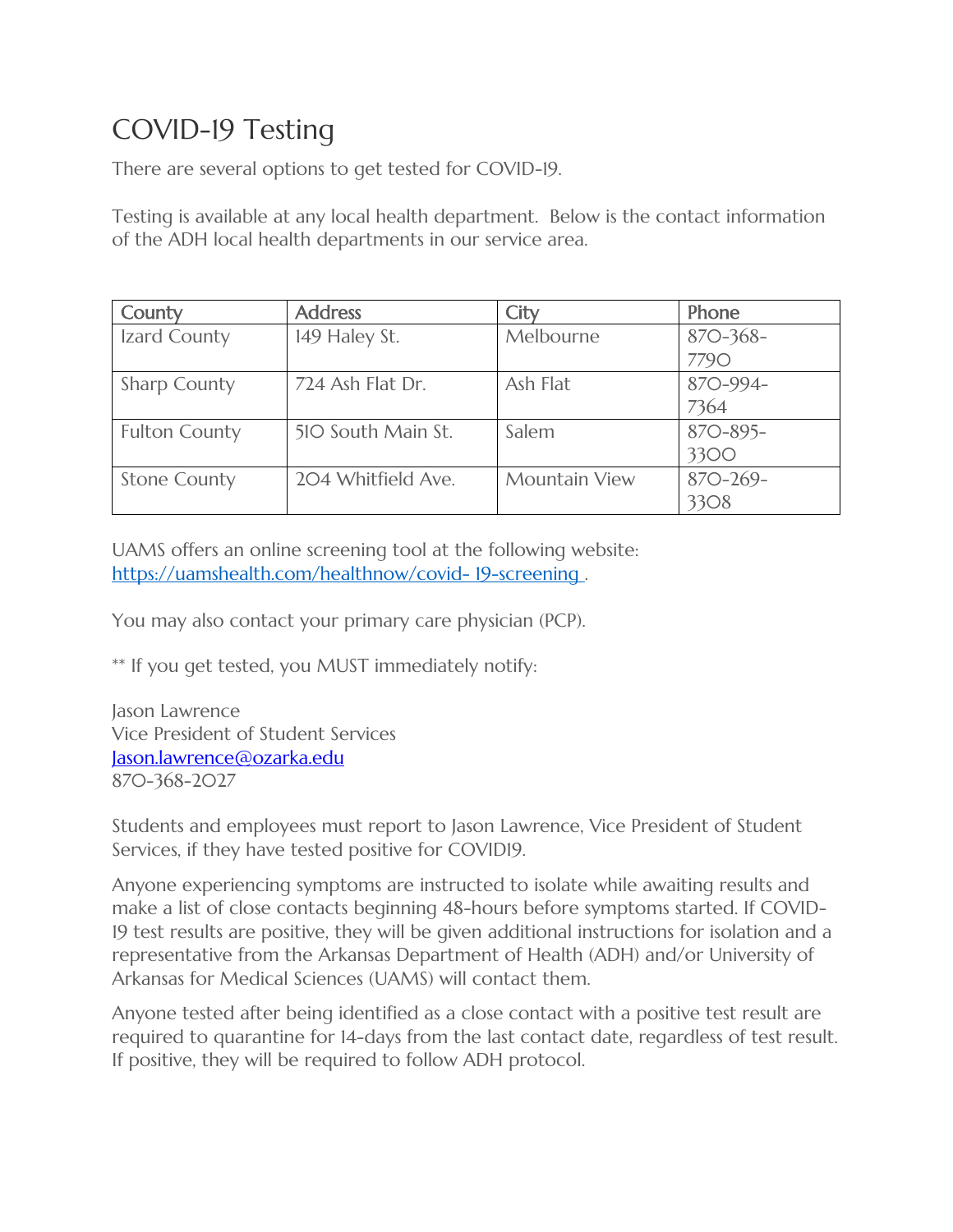At the conclusion of an isolation or quarantine period, the individual will receive an "end of quarantine" letter from ADH or UAMS. Students, employees and staff are required to provide the end of quarantine letter to the Vice President of Student Services or Director of Human Resources.

### Social Isolation/Quarantine Support

For questions/concerns regarding social services, food, assignments, etc during isolation/quarantine, individuals may contact the student support helpdesk at 870- 368-2300 or studentsupport@ozarka.edu.

#### Contact Tracing

Contact tracing for all Arkansas colleges and universities will be conducted by University of Arkansas for Medical Sciences (UAMS) in partnership with the Arkansas Department of Higher Education and the Arkansas Department of Health. Campus leaders are actively working with UAMS officials to ensure preparedness plans are in place and proper precautions are taken if a student or employee tests positive for COVID-19.

## STUDENTS

#### Academic Support, Advising and Access

In an effort to maintain social distance, most college services are now available by phone, email or by online meeting; and our staff is ready to assist you today. We continue to offer the same high-quality service that you are used to – just in a different format. Contact the Student Services office for assistance.

Phone: 870-368-2300 or; Email: studentsupport@ozarka.edu

Enhanced restrictions will be observed on campus to ensure health and safety while working toward timely completion of course requirements. If you have questions regarding assignments or course adjustments, please contact your instructor. Students please check your official Ozarka email for course updates; sign up for text alerts in your myOzarka portal for other campus updates.

The Vice President of Student Services serves as Ozarka College's coordinator for Disability Services. Students interested in the academic and auxiliary services available (as mandated in Section 504 of the Rehabilitation Act of 1973 and the Americans with Disabilities Act of 1990) should make an appointment with the VPSS's office. Please call (870)368-2027 for more details.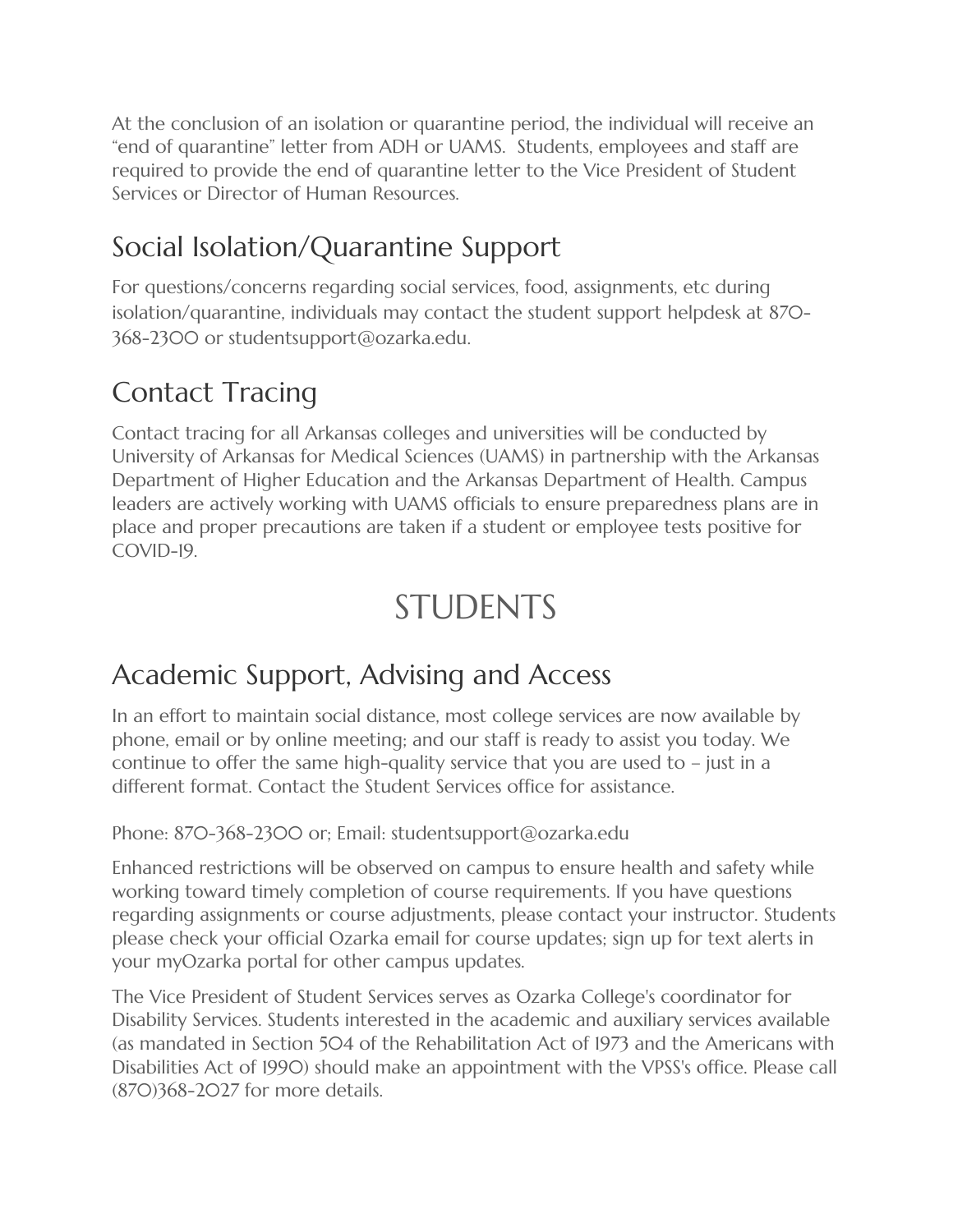Tutoring is available in an online meeting format. To enquire about tutoring sessions or to set up an appointment, contact the student support helpdesk.

Accuplacer testing is currently available by appointment only. To enquire about testing sessions or to set up an appointment, contact the student support helpdesk.

#### Library Resources

The library will reopen August 24, 2020 and remote access to library resources and other online research resources continues to be available at:

[https://www.ozarka.edu/library.cfm.](https://www.ozarka.edu/library.cfm) 

#### New Student Orientation

New student orientation sessions are scheduled for Thursday, August 13<sup>th</sup> at 10:00 a.m., 2:00 p.m. and 6:00 p.m. The orientation sessions are online through a MyOzarka course shell. If you have questions regarding the orientation, please contact the student support helpdesk at 870-368-2300.

### Tech Help and Computer Resources

Student computer labs are available from 8 a.m. to 4:30 p.m., Monday through Friday.

The Student computer labs will follow social distancing measures, as well as an increased cleaning schedule:

- Workstations will be sanitized after every use with Lysol and alcohol wipes, and the keyboard will be turned upside down to indicate the station is sanitized and ready for use.
- Staff will clean seating areas and other high use areas such as staplers, door handles, etc.
- Checkout equipment and carrying bags will be disinfected before being checked out again.

#### Computer Labs and Resources

- Laptops and Chromebooks are available for checkout as needed. Limitations apply. Contact the Student Services Helpdesk for more information.
- Technical support is still available through the **Ozarka Help Desk**. You may contact them by email at **[helpdesk@ozarka.edu](mailto:helpdesk@ozarka.edu)** or by phone during regular business hours at 870-368-2021.